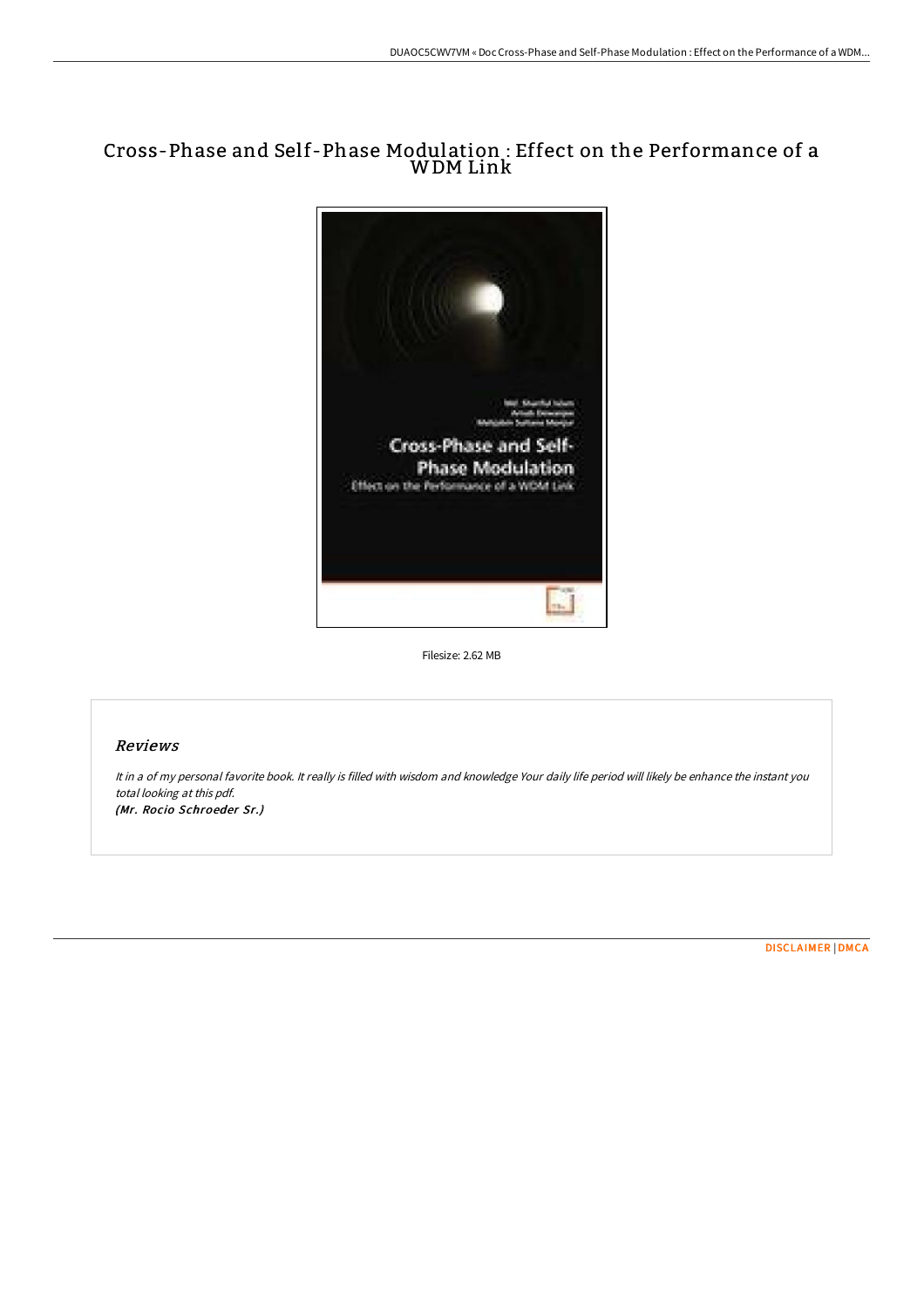## CROSS-PHASE AND SELF-PHASE MODULATION : EFFECT ON THE PERFORMANCE OF A WDM LINK



VDM Verlag Apr 2010, 2010. Taschenbuch. Condition: Neu. This item is printed on demand - Print on Demand Neuware - Optical amplifiers not only permit propagation of lightwave signals over thousand of kilometers, they also enables the use of massive WDM system and have led to the development of lightwave systems with capacities exceeding 1Tb/s. Fiber nonlinearities plays a very important role in designing such high capacity lightwave system. Two such nonlinear effects, cross-phase modulation (XPM) and self-phase modulation (SPM) are the prime subjects of concern in this book. XPM and SPM are two phase modulation phenomena subjected to the nonlinear intensity dependence of the core refractive index. Dispersion causes these phase modulations to appear as intensity variation of the propagating signal at the receiving end of the system. This book is based on the extensive analytical study on Cross-Phase Modulation (XPM) and Self-Phase Modulation (SPM), which have a very significant effect on today's high speed DWDM system. Throughout this book, the authors have presented their research outcome and relevant theoretical overview. This book will help, researchers and students who are working with the performance analysis of optical system due to different fiber nonlinearities. 84 pp. Englisch.

E Read Cross-Phase and Self-Phase Modulation : Effect on the [Performance](http://albedo.media/cross-phase-and-self-phase-modulation-effect-on-.html) of a WDM Link Online  $\blacksquare$ Download PDF Cross-Phase and Self-Phase Modulation : Effect on the [Performance](http://albedo.media/cross-phase-and-self-phase-modulation-effect-on-.html) of a WDM Link